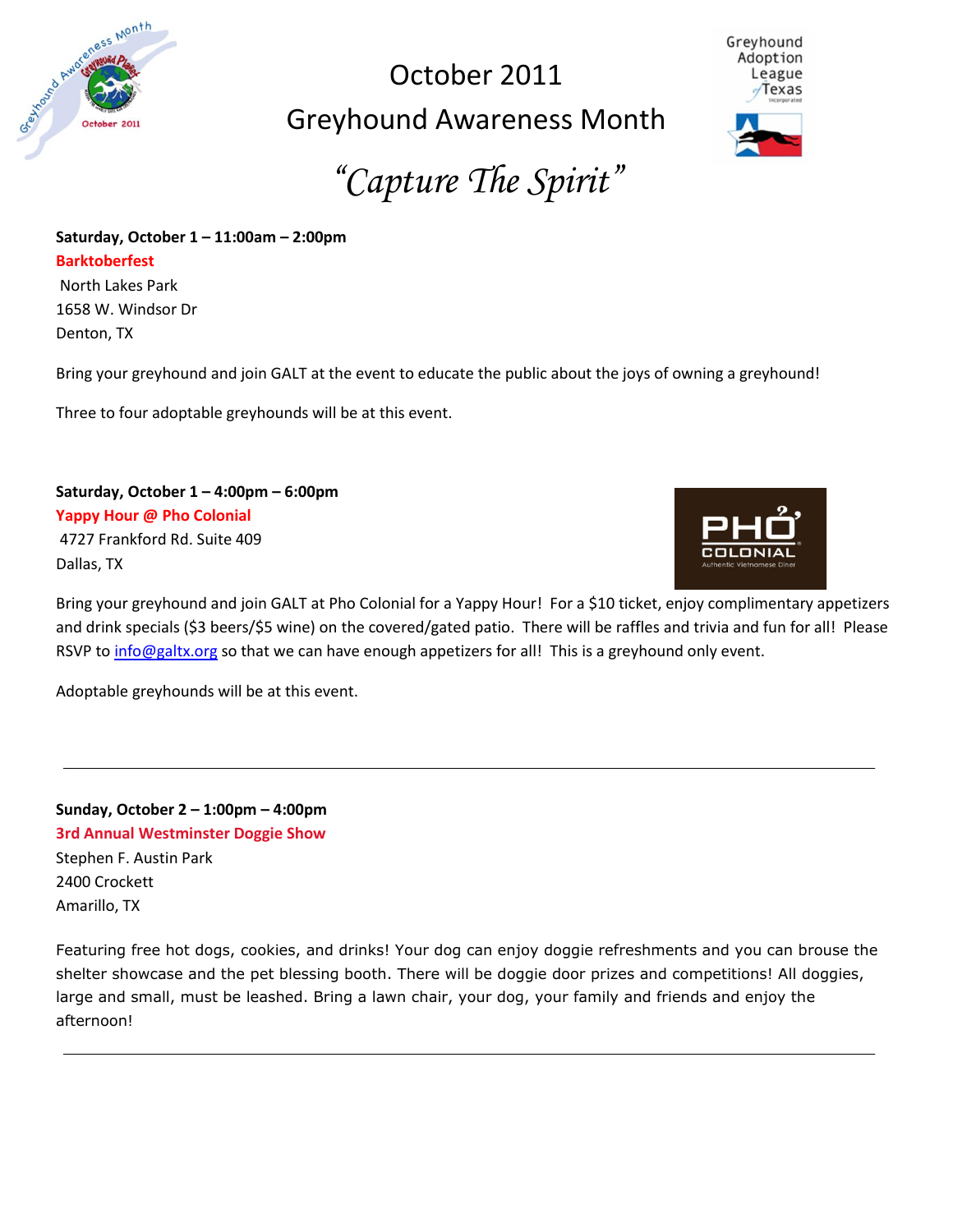### **Saturday, October 8 Addison Petco**

Addison, TX

Three to four adoptable greyhounds will be at this event.

# **Saturday, October 9 – 2:00pm – 4:00pm Orvis Days** Dallas, TX

Three to four adoptable greyhounds will be at this event.

#### **Saturday & Sunday, October 15 & 16 – Meet & Greet Marathon**

GALT will be blanketing the Metroplex with all the available dogs at various locations.

Schedule to be announced soon.

## **Saturday, October 15 – 1:00pm-3:00pm Meet & Greet and Fundraiser**

**Rahr & Sons Brewery** 701 Galveston Ave Fort Worth, TX 76104-3355

3-4 Available Dogs will be at this event. Join us for good beer and fun and GALT gets a portion of the proceeds!



## **Saturday, October 22 – 12:30pm – 7:00pm (No Rain Date) Deep Ellum Pup Crawl & Poker Run – Benefiting The Greyhound Adoption League of Texas**

Join GALT for an afternoon celebrating the greyhounds!! All breeds are welcome to participate in the Pup Crawl.

#### **Event Page - Details Here!**

**Pup Crawl Registration** Bark Park Central, Deep Ellum (corner of Good Latimer & Commerce) 12:30pm \$25 Fee - Includes Poker, event T-shirt, Drink& Food specials, Doggie Bag

# **Deep Ellum Pup Crawl & Poker Run**

Begins at 1:30pm from Bark Park Central